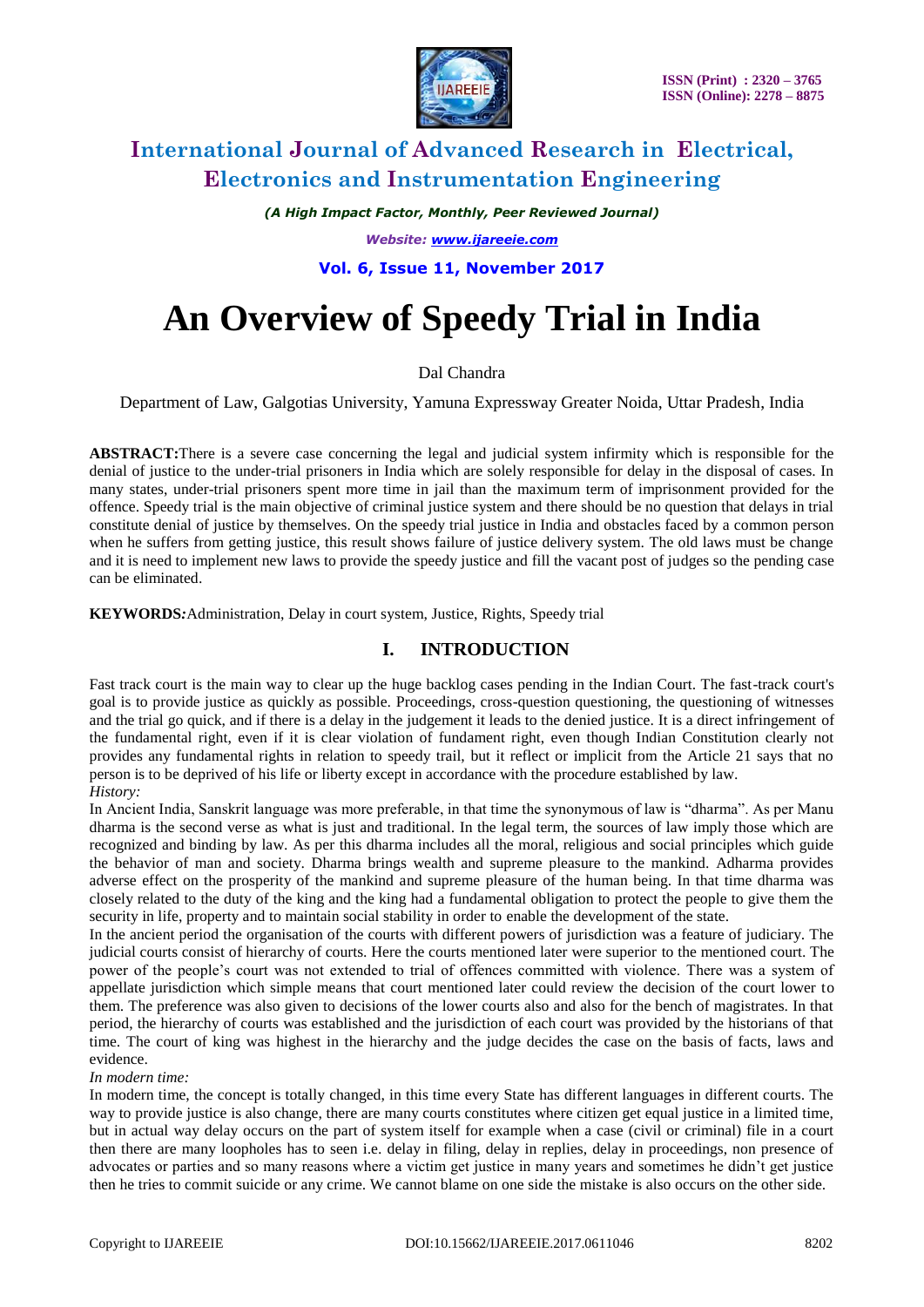

### *(A High Impact Factor, Monthly, Peer Reviewed Journal)*

*Website: [www.ijareeie.com](http://www.ijareeie.com/)*

### **Vol. 6, Issue 11, November 2017**

In modern time technology play a vital role, as seen in today's time on day to day basis technology is change. In our court system also technology can be used in a broad manner for example there is online process of filing of cases in mostly matters, the judgments pronounced by judges also can be upload online on courts websites and even the digital copy also signed by parties file online, from top to end the totally process goes online. This process is very challenging for old age persons because they don't aware about this technology. But, it is very easy for them also they know about it after using.

# **II. DISCUSSION**

#### *Concept of Justice:*

Before discuss on speedy justice first clear the concept of justice in Indian Judicial system. Justice means, "To bind or tie together" justice can be justify from various Jurists:

*As per Blackstone* "Justice is a reservoir from where the concept of right, duty and equity evolves."

*As per Salmond*"Though every man wants to be righteous and just towards him, he himself being 'selfish' by nature may not be reciprocal in responding justly."

*Concept of administration of criminal justice system:*

The most important tool of criminal law is to protect society against criminals. For this purpose, criminal law constitutes certain framework, under the statute there were some penal provisions which clear the concept of administration of criminal justice. The procedure of criminal justice system is divided into three stages i.e. investigation, inquiry and trial. Under various provisions in IPC the concept is also clear i.e. cognizable offences, inquiry, investigation etc.

Criminal justice system is as old as the mankind is. There has never been a society without crimes and criminals thus no society can avoid the necessity of coping with crime on continuous basis, that method of crime is known as criminal justice system. Another basic precept of the criminal justice system is that accused is innocent until proven guilty beyond all reasonable doubt by the prosecution. Speedy justice in trials is also essential in order to gain the confidence of the public in criminal justice system. The right to speedy trial justice is not only the very essence of an effective criminal justice system but it is also consistent with the concept of fair trial.

### *Concept of fair trial:*

Concept of fair trial means a right which does not ensure the right to speedy justice is a fair trial. In criminal justice system the concept of fair trial also discussed some grounds i.e. the investigation or enquiry officer shall attain promptness in investigations, the adjudicating authority should receive all relevant material which the individual wishes to produce against his opponent, the judiciary should give an opportunity to the accused to rebut these material and information.

### *Concept of speedy trial:*

Speedy trial can be defined as a reasonable expeditiously trial which comply with all essentials of trial. The right to speedy justice includes all the stages of criminal justice system namely stage of investigation enquiry, trial, appeal, revision. As usually the term speedy trial means "disposal of a case within a prescribed time. In the real terms the speedy justice is one of the most neglected aspects of criminal justice system. The need for speedy justice has been realized in all the societies and all the phases of their growth and development, the delayed justice has been considered in all civilized systems in Indian society.

The denial of rights in speedy justice is delays express out as one of the main problems for this negative opinion about our judicial system. These problems can discuss through below (Figure 1)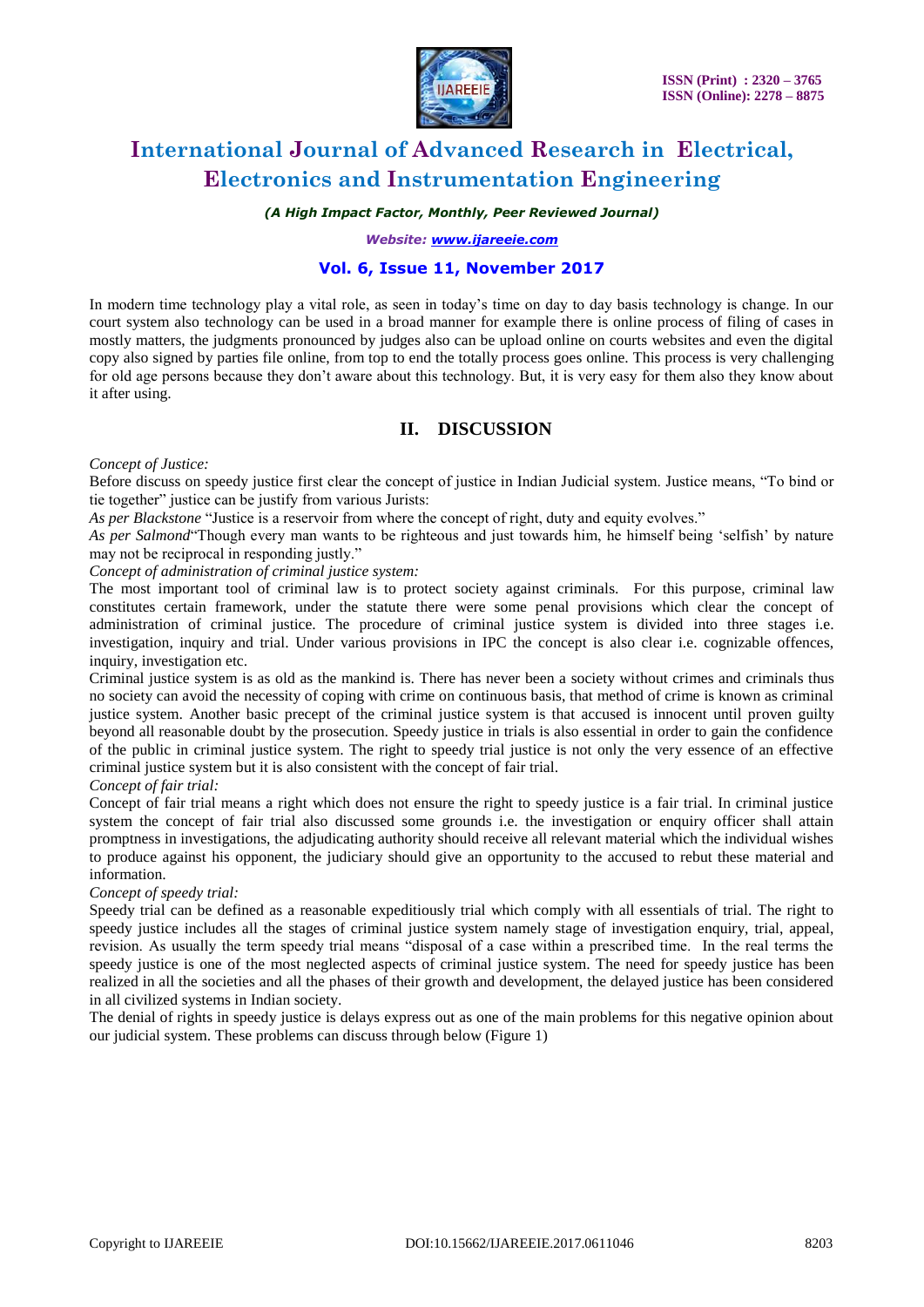

*(A High Impact Factor, Monthly, Peer Reviewed Journal)*

*Website: [www.ijareeie.com](http://www.ijareeie.com/)*

# **Vol. 6, Issue 11, November 2017**



**Figure 1: Problems of Speedy Justice**

#### *Social Justice:*

The concept of social justice is a wide concept for the welfare of the state. The prime objective of social justice is removing all inequalities and affording equal opportunities to all citizens of India. Constitution of India also defines equality of status. In order to put an end all such social inequalities there are many provisions that have been made in the fundamental rights and directive principles of state policy. i.e. equality before law, prohibition of discrimination on the basis of colour, caste, religion, education, equal opportunity in public , abolition of untouchability, abolition of titles, prohibition of exploitation, protection of interests of minorities and so on.

#### *Economic Justice:*

Economic justice is the idea that the economy will be more successful. Economic Justice also creates more opportunities for all the members of the society to earn viable wages will contribute to economic growth. When more persons are able to provide for themselves and maintain stable discretionary income, they are more likely to spend their earning on goods which results demand in the economy.

#### *Political Justice:*

Political justice means justice provide to all citizens equally so that every citizen equally shares the use of political power in the state. Article 326 of Indian Constitution defines every Indian citizen who attains the age of eighteen years shall have a voting right to elect his representatives without any sort of discrimination.

#### *Legal Justice:*

Legal justice is also a most important pillar for the development of nation. Every citizen of aspects justice fairly, the justice shall not be given on unfair basis, fraudulently and so on. There are certain laws on justice i.e. fairness, moral rightness.

The fast track court scheme envisages the appointment, for a tenure of two years, of ad hoc Judges from among retired sessions or additional sessions Judges, members of the Bar, and judicial officers who would be promoted on an ad hoc basis. The selection of Judges will be made by the High Courts. The Centre has directed the State governments to fill the vacancies that might arise in the wake of ad hoc promotions through a special drive. Theories of punishment:

Theories of punishment under criminal justice system describe as below in Figure 2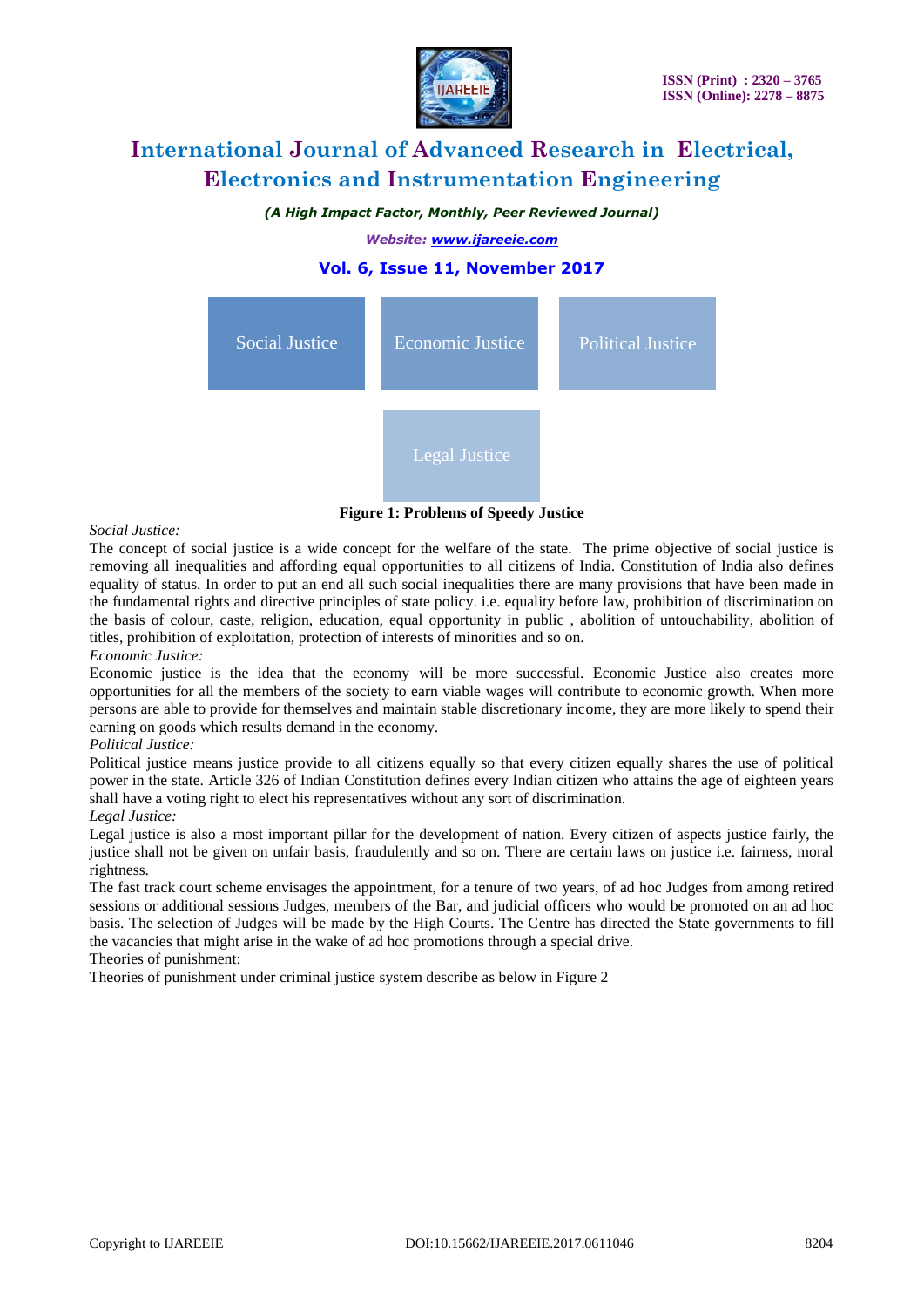

### *(A High Impact Factor, Monthly, Peer Reviewed Journal)*

*Website: [www.ijareeie.com](http://www.ijareeie.com/)*

# **Vol. 6, Issue 11, November 2017**



**Figure 2: Theories of Punishment**

### *a) Deterrent Theory:*

The term "deter" means to abstain from doing an act. The main objective of this theory is to prevent the criminals from doing the crime or repeating the same crime in future.

### *b) Retributive Theory:*

Retribution is the most important and ancient justification for punishment. This theory has clear views as a person deserves punishment as he has done a wrongful deed. Under this theory there are certain conditions where a person is considered as an offender:

- The penalty given will be equivalent to the grievance caused by the person
- To perform a crime of certain culpability
- Persons have been imposed for similar offenses
- The action performed was by him and he was only responsible for it
- *c) Preventive Theory:*

This theory restraint that if an offender repeats offence is culpable for death, imprisonment. This theory only implicated to save the society from criminals.

- *d) Expiatory Theory:*
- This theory defines that if the offender expiates or realizes his mistake, he must be forgiven.
	- *e) Reformative Theory:*

This theory was born out of positive theory. The objective of punishment needs to be reformation by the offender. This theory also helps criminals to make a good citizen as much as possible.<sup>1</sup>

Factors for pendency of cases: *a) Delay in court system:*

As seen in today's time while admitting a case in any court there are lots of pendency where delay occurs whether on the part of filing, objections, lack of documents filed during filing and so many other reason where this problem occurs and in criminal cases the delay in completing the trail process in many time trial process ends in many years and if the trial is delayed then judgment also come in many years this is the big reason of delay in court system.

*b) Delay due to non appearance of advocates:*

 $\overline{a}$ 

<sup>&</sup>lt;sup>1</sup> Theories of punishment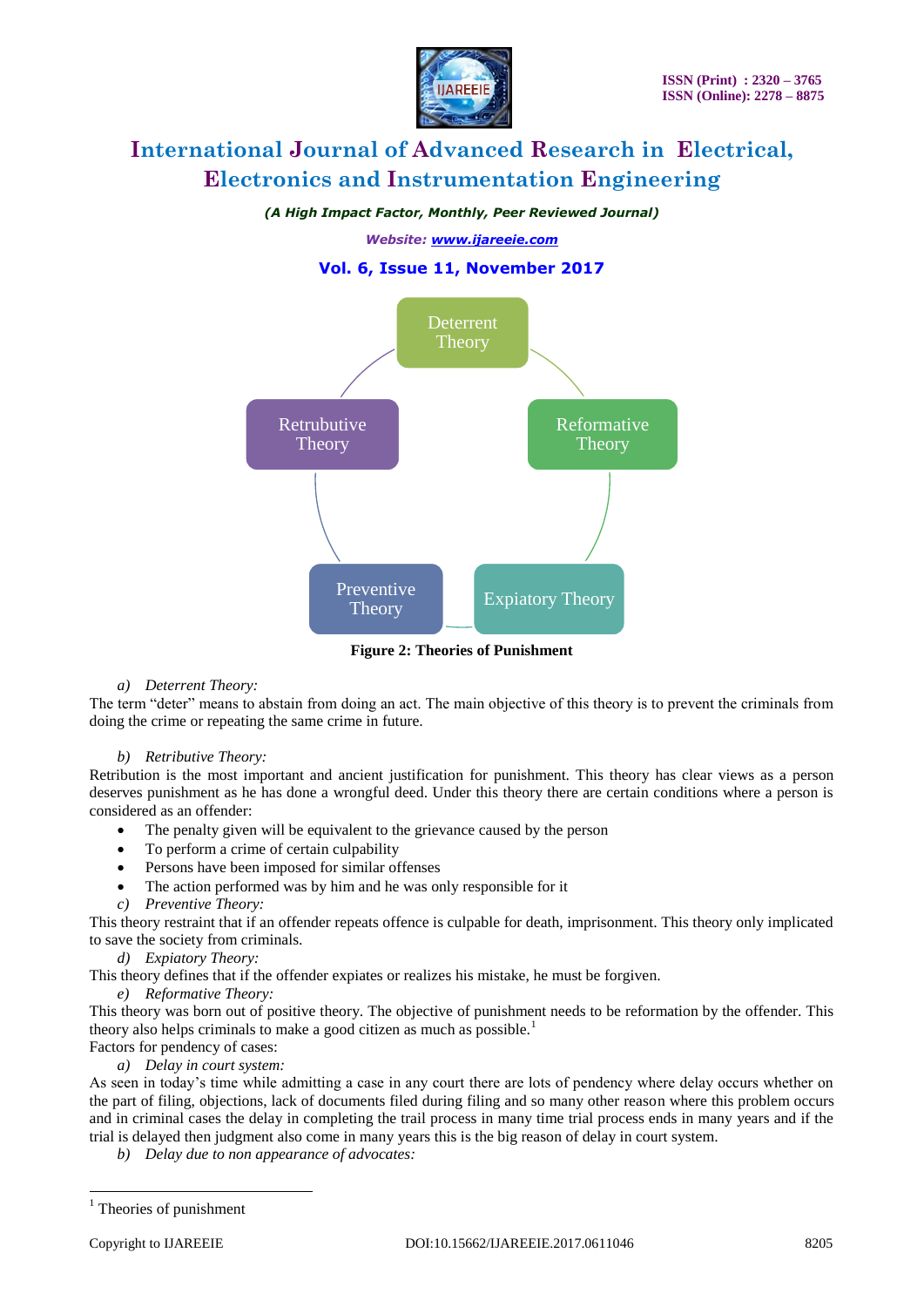

*(A High Impact Factor, Monthly, Peer Reviewed Journal)*

*Website: [www.ijareeie.com](http://www.ijareeie.com/)*

# **Vol. 6, Issue 11, November 2017**

In India there are many courts where citizen don't get justice because of their advocate which they engage. All advocates not fall under this category but due to few advocates the whole organisation was blamed by society, sometimes due to this delay the victim want his fee back for non working in their case by advocates. Sometimes few advocates took the fee from their clients and pull the case to many years or they have to not present before courts. This result shown delay on behalf of advocates.

### *c) Delay due to absence of parties:*

This also occurs in mostly time. Sometimes clients also want to get judgment in delay time to defame the other party, their intention is only that the other parties don't get justice in quick time. And some time one party appear and other party not appear before court, sometimes adjournment was sought on the behalf of non appearance of advocates and so many other reasons which causes delay for non-appearance before courts.

#### *d) Disposition of cases:*

The biggest problem in our country is victim don't get justice in a quick time due to long list of pendency of cases for disposition. Due to huge pendency, the cases take years for final disposal which would normally take few months.

### *e) Vacancy of Judges:*

Another reason for pendency of cases is vacancy of Judges in many courts. As seen in today's time there are many seats vacant in courts for the vacancy of Judges but that position has not been filled by them. The "collogium system" also coming to fill the vacant post of Judges but sometimes this process seen in a wrong manner for misuse of powers of system due to political connections few judges get a priority to become senior most Judges and the Judge who came on that position does not get that position.

#### *f) Infrastructure:*

In Indian courts basically in district courts the infrastructure is very bad and disappointed. Though, the infrastructure of High Courts, Supreme Courts, commissions and tribunals is good in comparison with District courts. Few courts don't have proper space in buildings or other facilities due to which the case dispose in a long time, good library, staff, and so on these facilities are not available in district courts.

*g) Independence of judiciary:* 

In judicial system some judges think that they are not accountable to any one due to which many a times this factor could comfort this is also a reason for delay in cases.

*h) Vacation of courts:* 

Courts vacation also a major factor for pendency of cases in India. Mostly holidays count in Supreme Court as well as high courts.

### *i) Investigation agencies:*

Investigation agencies like CBI, NIA, Police, and CID and so on also play a role in delay of cases. In mostly times, filing in chargesheet or filings of other documents cause a big reason of delay in pendency of cases.

In India due to pendency of cases, fast track courts constitutes which is basically constituted in heinous crime because in heinous crime victim get justice delay and culprit enjoy it because his intention is only to commit the same crime. There are many examples where we can say that justice gets delayed. The saying is true fast track is mostly for heinous crime but it shall be constituted for other crimes also like civil matters, family matters, arbitration matters so the victim get justice in a quick way. As seen in many times property cases which are pending from many years persons don't get justice and sometimes the wrong judgment give in the favor of other parties where that part enjoy the right and the victim only suffer.

Success and failure of fast track courts:

There are many failures of different states which observed huge variation in the kinds of cases handled by FTCs. Some state only decides rape and sexual offence cases to FTCs some allocates various other cases. Failure also occurs due to lack of judges and for this big reason the pendency of delay in cases occurs.

There are so many historical criminal cases where victim get justice delayed. For example the gang rape case of 2012 the mother of victim get justice in 2019 and so many others cases such as JesicaLal, Nithari case and so on where the victims get justice or they are sacrificing till date to get justice.

Inadequate staff and IT infrastructure cause delay in getting reports from the understaffed forensic science laboratories, frivolous adjournments and over-listing or lack of cause lists impacts on disposal of cases.

Data on pendency of cases in India: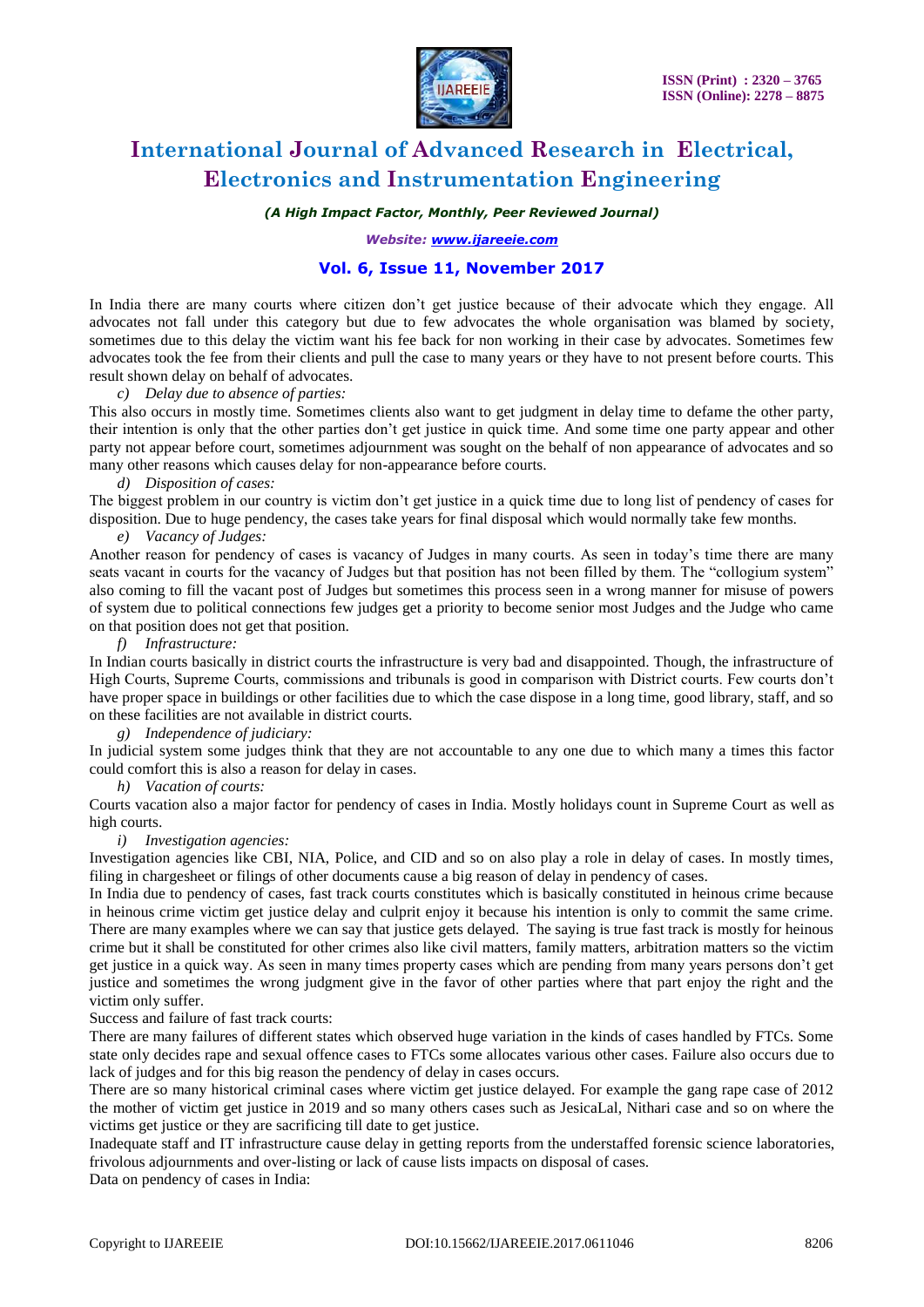

*(A High Impact Factor, Monthly, Peer Reviewed Journal)*

*Website: [www.ijareeie.com](http://www.ijareeie.com/)*

# **Vol. 6, Issue 11, November 2017**

As per report of 2010 to 2017, in Karnataka, the number of sitting judges increased but pendency cases did not reduce, in other State also like Delhi, Kerala and other Northern regions where number of judges increased but this does not affect the pendency in cases.<sup>2</sup>

Solutions:

- State need to engage with the principal and senior district judges to resolve the issues of pendency of cases in various district courts
- Need to increase the infrastructure of courts
- Equal attention must be given to both the metropolitan and non-metropolitan areas while addressing the fast track courts
- Need for ratio of fair judge-population
- Arbritation and mediation can be done for early disposal of pending cases
- Lokadalats also constitute in huge manner so that poor people can file his matter in a reasonable fee
- The procedure for adjournments seeking on the part of advocates or clients is limited. That adjournments shall only provided only in emergency
- Need of advancement of technology and all public must be aware from it.

Judicial pronouncements:

- *Lalit Kumar versus Union of India:* the petitioner filed his application before Nanital High Court against the order passed by the Armed Forces Tribunal. The petition was filed by advocate who was ex-serviceman. His demand was to establish permanent bench of Armed Forces Tribunal in the State of Uttrakhand. According to his arguments the person get a difficulty for the serving as well as ex-serviceman to have access to the armed force tribuna at Lucknow. The division bench of Uttrakhand High Court underlying the principle of Armed Force Tribunal Act, is to provide access to justice within a reasonable cost to the service personnel. The High Court was further observed access to speedy justice is a fundamental right under Article 21 of the Indian Constitution. Armed Forced Tribunal had been constituted to fortify the trust and confidence among members of the three service in the system of dispensation of justice in their service related matters. The High Court of Uttrakhand direct the Central Government to constitute a regional bench of the Armed Force Tribunal in the State of Uttrakhand at an appropriate place.<sup>3</sup>
- *Anokhilalvs State of Madhya Pradesh* The bench of three Judges of Supreme Court set aside the Judgement of MP High Court and pronounce death penalty of a rape accused convicted after a trial of twelve days. The supreme court observed that speedy disposal of a case should not be at the cost of justice. In this case thirteen witness were examined in seven days. After this court appoint legal aid lawyer who have ten years of experience and he is the senior advocate. They should be given a minimum of seven days to prepare the case. They should be allowed to have meetings and discussions with the accused about the defence.<sup>4</sup>
- *Rajesh Pandoh vs. State:* the petitoner filed a petition of granting bail in the murder case before High Court of Jammu and kashmir because he had been in a police custody since 8 years and his proceedings are still going in the trialcourt. The court upheld the Judgment of Narayan Ghosh @ Nanu versus State of Orissa, VedPrakash @ Kalu (JC) v. State through the NCT of Delhi (2007) 1LR 2 Delhi 176 and State of Tamil Nadu Vs. S.A. Raja [criminal appeal no. 1470 of 2005] and held that bail cannot be granted since the applicant proceedings is still ongoing in the trial court, and further directed the trial court to complete the proceedings within six weeks and further held that right of speedy trial is a fundamental right available to accused.<sup>5</sup>

# **III. CONCLUSION**

The basic principle of criminal adminstation is speedy trial. This concept is not new. It is a basic ingredient for protecting liberty. A common people only raise his voice to achieve the justice in a limited time and every citizen has certains rights where he can go before court if there is infringement. Every year there are many laws implemented by

 $\ddot{\phantom{a}}$ 

 $2$  Report of 2010-2017 pendency of cases

<sup>&</sup>lt;sup>3</sup> Writ petition public interest litigation no. 203 of 2014

<sup>4</sup> 2019 1245 SC

<sup>5</sup> 2017 scc online J & K 859